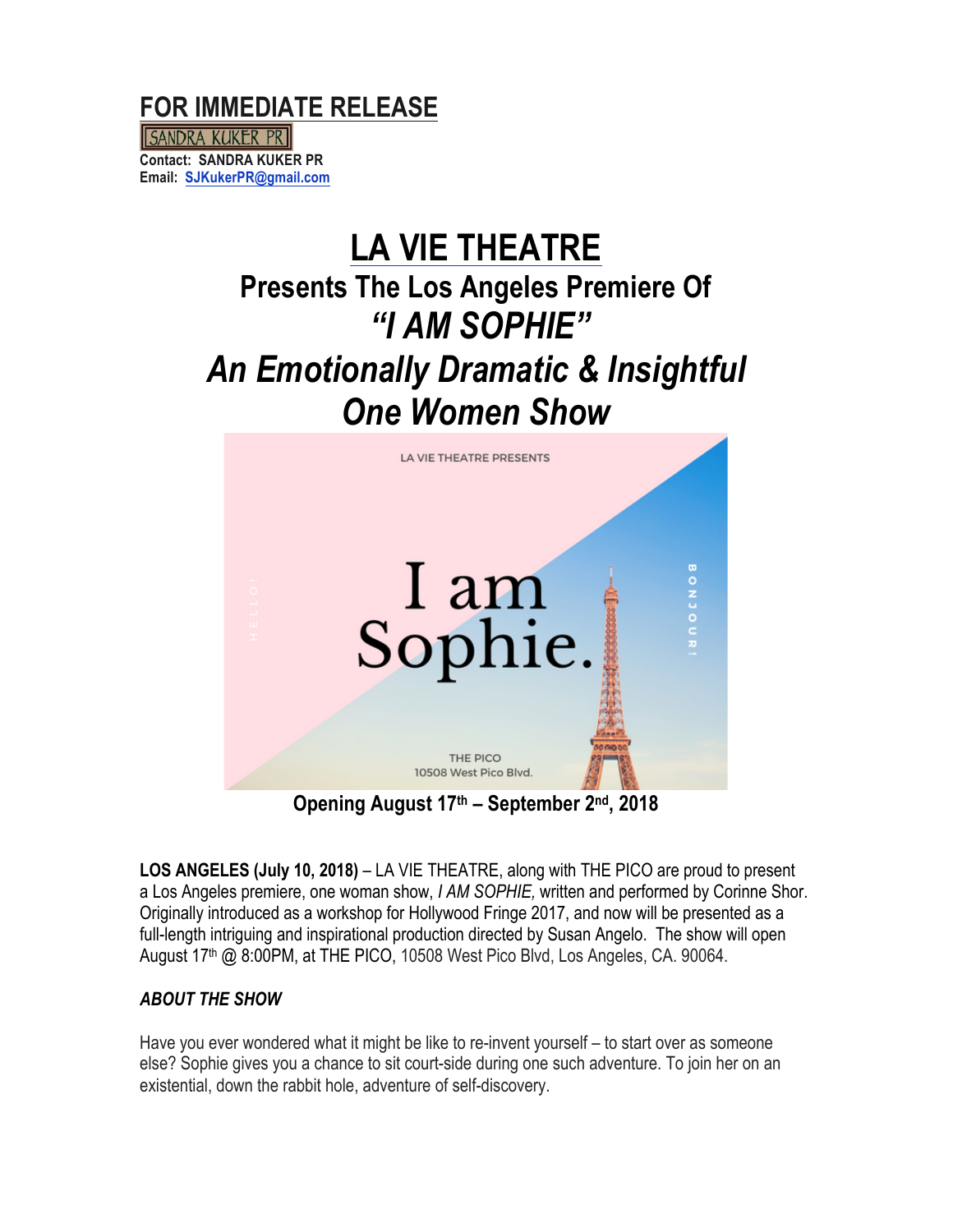This piece aims to wake up your sleeping soul and remind you to go out and live life in whatever way feels best to you - others opinions be damned. That said, Sophie will soar to the highest heights and plummet to the lowest lows. But what journey of self discovery doesn't have that? Beauty and pain so often occur at the same exact time, don't they?

### *MORE ABOUT THE SHOW*

The playwright has created a story with mercurial wit and pathos that will touch anyone if they are alive. This show is both riveting and engaging from the first moment. Purposely written and performed with a fascinating twist on a hot topic that we hear so much about – identity issues. Corinne Shor is mesmerizing as we watch her soar to the highest heights and plummet to the lowest lows.

#### *SHOW DATES & TIMES:*

Friday, Aug 17 at 8pm - Opening Saturday, Aug 18 at 8pm Thursday, Aug 23 at 8pm Friday, Aug 24 at 8pm Saturday, Aug 25 at 4pm and 8pm (two show day) Friday, Aug 31 at 8pm Saturday, Sept 1 at 4pm and 8pm (two show day) Sunday, Sept 2 at 5pm - Closing

*I AM SOPHIE -* running August 17 – September 2, 2018, at The PICO. Located at 10508 West Pico Blvd., Los Angeles, 90064.

TICKETS: General Admission Tickets for \$25. No assigned seating. Running time 85 minutes. Available via Brown Paper Tickets at: https://iamsophie.brownpapertickets.com/

###

**NOTE TO MEDIA: The Press is invited to review Aug. 17th or any available performance!**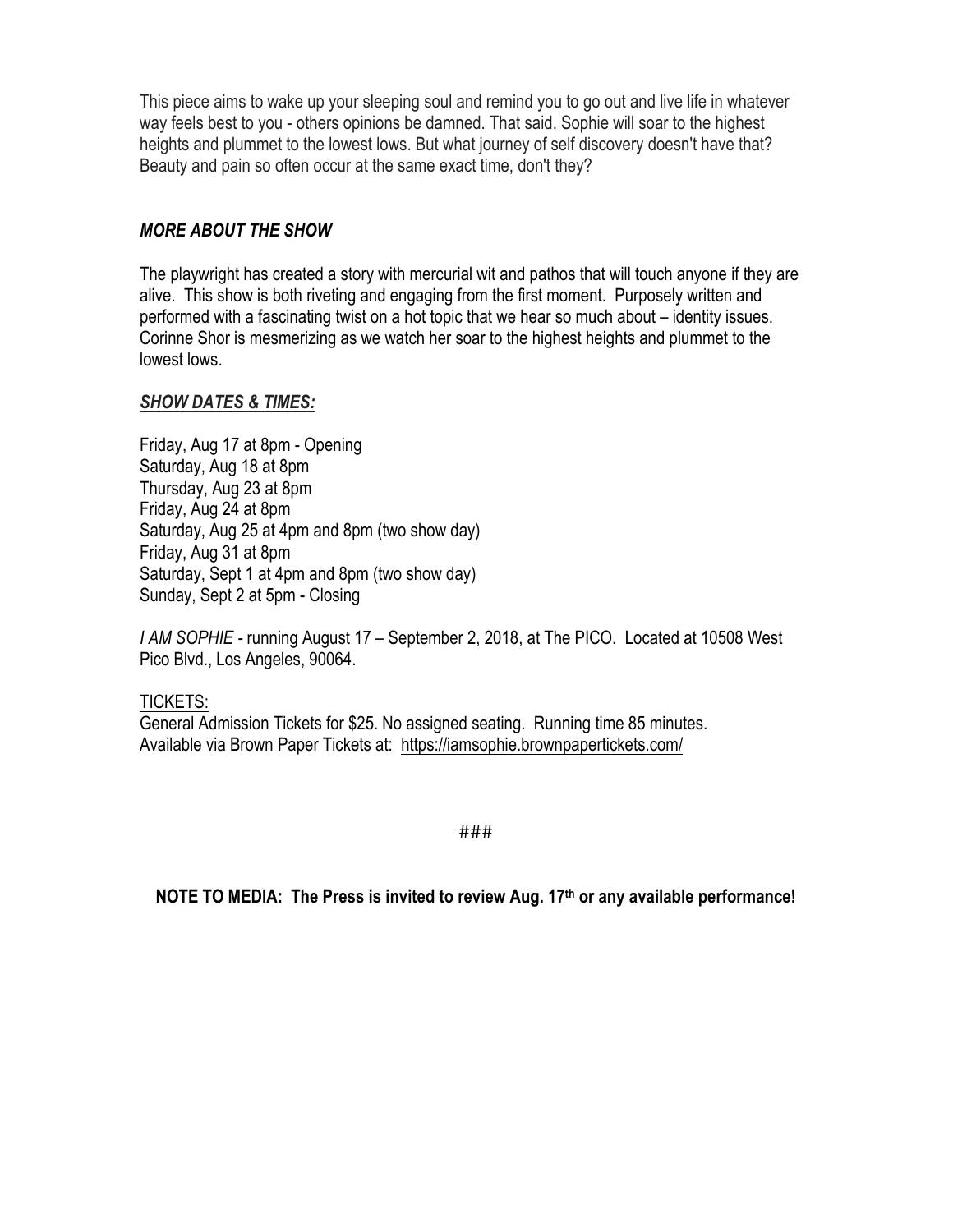# *BIO'S*



**CORINNE SHOR** (Sophie/Kate) is an actress and writer who has worked on Shakespeare to Sketch Comedy on stages across the United States and in Paris. Favorite credits include: May Bee Burley in the play *Verdigris* by Jim Beaver, her recurring role as the mysterious Matron on *The Event* (NBC) playing opposite Hal Holbrook & Jason Ritter, and narrating several young adult audiobooks (*Scars of Youth, In my Dreams, The Fairy King*).

Corinne's diverse training includes: The Theatre School Jacques Lecoq in Paris, The Gaiety School of Acting in Dublin, a Professional Acting

Internship with The Will Geer Theatricum Botanicum, Improvisation with Upright Citizens Brigade, and ongoing study with her two touchstone studios: John Ruby's On-Camera Studio inside the Shaan Sharma Acting Studio and Carole D'Andrea's weekly Artist Workshop where this show first developed.

As a writer, Corinne uses a great deal of improvisation in the early part of her process to allow her characters to find their own way in a story. For over a year and a half, Corinne workshopped *I Am Sophie* in Carole's studio before originally performing an abbrieviated version of it at The Hollywood Fringe Festival in 2017 to sold out houses.

Corinne is thrilled to now have a chance to build upon her Fringe experience by collaborating with Director Susan Angelo and the Pico Playhouse to bring a fully realized production into fruition. www.corinneshor.com Instagram: https://www.instagram.com/iamsophie\_theplay/ Twitter: https://twitter.com/findyoursophie



**SUSAN ANGELO** *(director, I Am Sophie)* Recent directing credits include *The Chalk Garden* (currently), *The Royal Family*; and the LA premiere of *My Name Is Rachel Corrie* at Will Geer's Theatricum Botanicum, where she also co-created the theatre's Academy of the Classics and in-school programs, serving as its Education Director for many years. Other directing credits include Orange County Shakespeare's critically acclaimed multiethnic *A Midsummer Night's Dream; Winter's Tale* and *Twelfth Night* at The Kingsmen Shakespeare Festival and *Summer and Smoke* at CLU. Susan is

a resident actress at both Theatricum and A Noise Within in Pasadena, where she has performed most of Shakespeare's ingénues and leading ladies, as well as many other classical roles, both comedy and tragedy. She has also performed at New York's Workshop, Blue Heron, and Signature Theatres, as well as regionally, including The Pittsburgh Public, Indiana Rep, Syracuse Stage, American Players Theatre, William Inge Theatre and The Shakespeare Theatre in Washington DC. Susan works regularly in film and television, and commercials. She has also conducted Shakespeare workshops for over 25 years at colleges and universities including NYU; Claremont Graduate School LA Valley College; El Camino College; and Cal Lutheran, where she is an adjunct professor, as well as at secondary schools, high schools, community organizations and theatres including Theatre West and PRT. Susan holds a BFA in Acting from CalArts and an MFA in Shakespeare and classical acting from George Washington University. In addition to acting and directing, Susan teaches Shakespeare in her private studio in Santa Monica.

www.susanangelostudio.com

www.susanangelo.com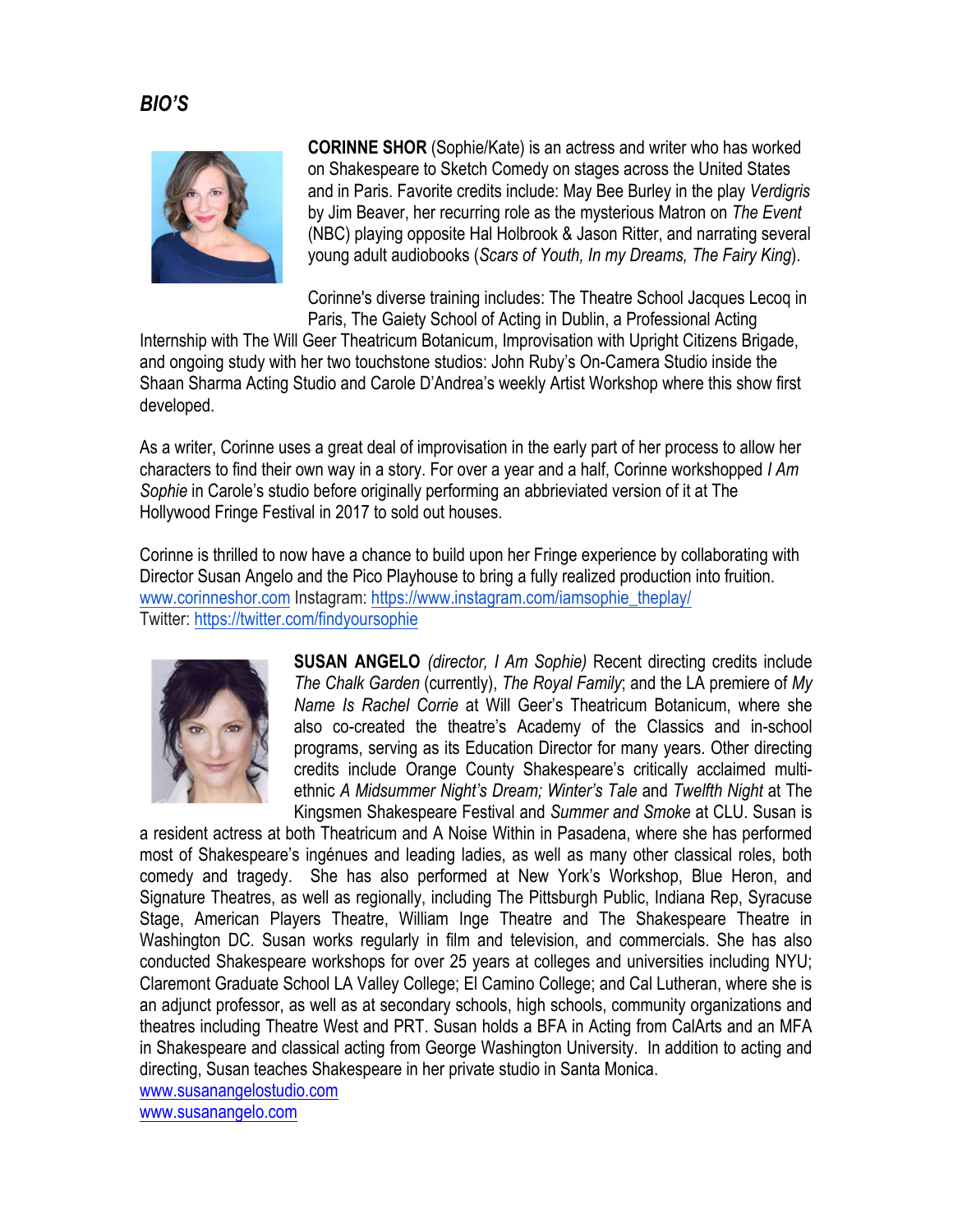# *I AM SOPHIE* **Director's Note:**

What I remember most about seeing this play last summer (as part of the LA Fringe Festival) was the effect Sophie had upon the audience. Her honesty and radiance seemed to cast a spell over them. I remember looking around, and seeing people of different ages, shapes, genders and colors. I heard laughter, 'hmmms' and ahas! of recognition; I heard sniffles and weeping; I heard silence. I felt the audience transform like a Greek chorus, bearing witness to Sophie's quest for identity, while being reminded of their own.

As I drove home, I thought: 'who are we?' Really. When its all stripped away- the stories, the things that divide us, the beliefs we cling to, who are we? Who am I?

When I got home, there was a story on 60 Minutes about The White Helmitseveryday people – heroes- rescuing others who get trapped beneath the after-rubble of bombings. Bombings designed to kill; industrialized by evil men. And I instantly felt sick and guilty. Did I just drive home thinking "Who am I?"!?! In the face of such horror and true heroism, did I just spend the day watching a play that allowed me the luxury to contemplate my "identity"?!

But just as quickly, I found myself getting defensive on behalf of Sophie's light, and angry at the dark powers that would try to extinguish such light. Her grief, her joy, her longing to belong IS in fact the human experience! The daily horrors we are faced with in this country and around the world, is NOT human. Therefore, finding our voice and power within this human experience is ultimately what matters the most.

Sophie is a light. The French Sophie. American Sophie. The Israeli Sophie. The Italian Sophie. The Islamic Sophie. The Nigerian Sophie. The Sudanese Sophie. The Palestinian Sophie. The Armenian Sophie....... .... Maybe we are ALL Sophie.

Just as Sophie gathered the theatre audience around her, maybe our collective Sophies can gather globally as more women step into their truth and power. Light is bright, infectious and real. It must stay lit, from deep inside, to cast away the dark.

This second telling of the play remains Corinne Shor's. It worked profoundly well in its original shape- sans set, sans lights, sans director. My only goal is to keep the light that is Sophie alive. And hope that it sparks your own inner Sophie.

– Susan Angelo